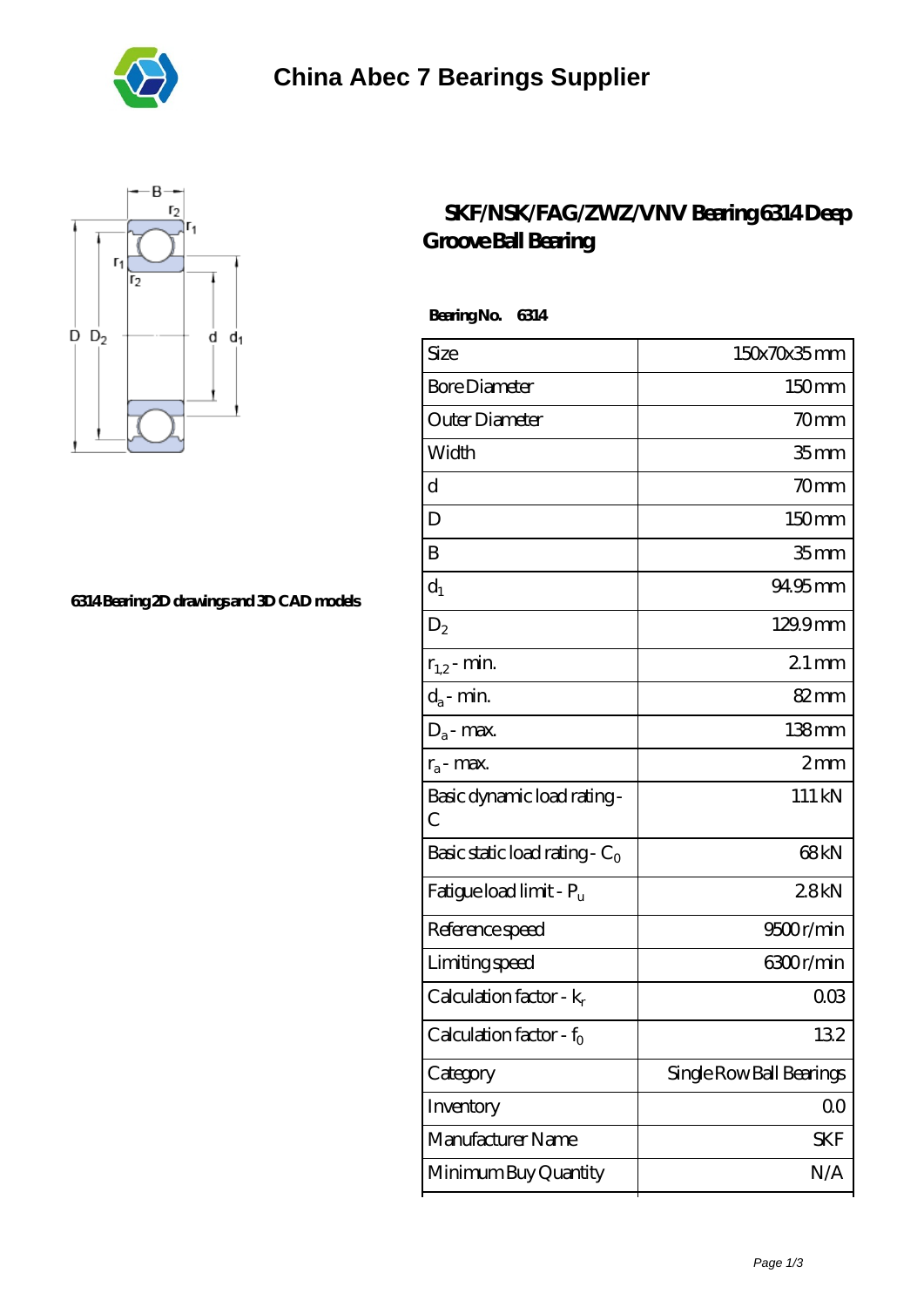

## **[China Abec 7 Bearings Supplier](https://m.oshkoshwest.net)**

| Weight/Kilogram                    | 256                                                                                                                                                                                  |
|------------------------------------|--------------------------------------------------------------------------------------------------------------------------------------------------------------------------------------|
| Product Group                      | <b>BOO308</b>                                                                                                                                                                        |
| Enclosure                          | Open                                                                                                                                                                                 |
| Precision Class                    | ABEC 1   ISO PO                                                                                                                                                                      |
| Maximum Capacity / Filling<br>Slot | No                                                                                                                                                                                   |
| Rolling Element                    | <b>Ball Bearing</b>                                                                                                                                                                  |
| Snap Ring                          | No                                                                                                                                                                                   |
| <b>Internal Special Features</b>   | No                                                                                                                                                                                   |
| Cage Material                      | Steel                                                                                                                                                                                |
| Internal Clearance                 | CO-Medium                                                                                                                                                                            |
| Inch - Metric                      | Metric                                                                                                                                                                               |
| Long Description                   | 70MM Bore; 150MM<br>Outside Diameter; 35MM<br>Outer Race Diameter;<br>Open; Ball Bearing; ABEC 1<br>ISO PO, No Filling Slot; No<br>Snap Ring, No Internal<br><b>Special Features</b> |
| Category                           | Single Row Ball Bearing                                                                                                                                                              |
| <b>UNSPSC</b>                      | 31171504                                                                                                                                                                             |
| Harmonized Tariff Code             | 8482105068                                                                                                                                                                           |
| Noun                               | Bearing                                                                                                                                                                              |
| <b>Keyword String</b>              | Ball                                                                                                                                                                                 |
| Manufacturer URL                   | http://www.skf.com                                                                                                                                                                   |
| Manufacturer Item Number           | 6314                                                                                                                                                                                 |
| Weight/LBS                         | 5.64                                                                                                                                                                                 |
| Bore                               | 2756Inch   70Millimeter                                                                                                                                                              |
| Outside Diameter                   | 5906Inch   150Millimeter                                                                                                                                                             |
| Outer Race Width                   | 1.378Inch   35 Millimeter                                                                                                                                                            |
| $d_1$                              | 94.95mm                                                                                                                                                                              |
| $D_2$                              | 129.9mm                                                                                                                                                                              |
| $r_{1,2}$ min.                     | $21 \,\mathrm{mm}$                                                                                                                                                                   |
| $d_{a}$ min.                       | 82 mm                                                                                                                                                                                |
|                                    |                                                                                                                                                                                      |